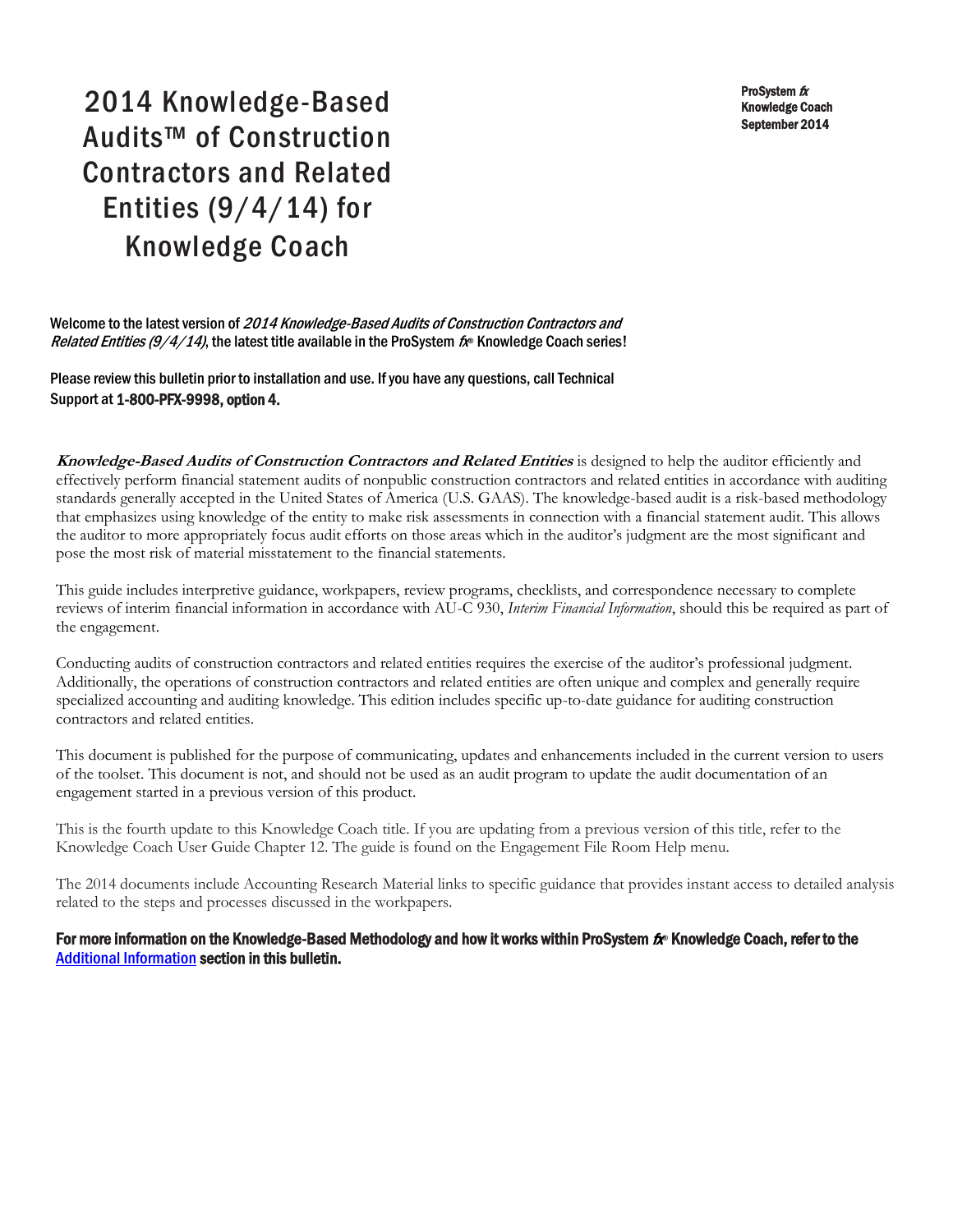# WORKPAPER NOTES

#### Important Note for Customers updating binders from 2013 Knowledge Based Audits of Construction Contractors and Related Entities or earlier

You must install Engagement 7.1 and Knowledge Coach 2.1 and 2014 Financial Statement Base v2 before updating to the 2014 Knowledge Based Audits of Construction Contractors and Related Entities. For more information on Engagement 7.1 and Knowledge Coach 2.1 or the 2014 Financial Statement Base Title, review the Release Notes and associated Knowledge Base article at the following link: <http://support.cch.com/answerdoc.aspx?id=sw43269>

### General Roll Forward Note

You must be the current editor of all Knowledge Coach workpapers to update to the latest content during roll forward, and you must be the current editor upon opening the updated workpaper for the first time to ensure you see the updated workpaper.

The 2014 Knowledge-Based Audits of Construction Contractors and Related Entities has been updated to help auditors conduct efficient and effective audit engagements in accordance with the U.S. GAAS and is current through the most recent auditing standard, SAS 128, *Using the Work of Internal Auditors*. Our authors are always looking to improve the flow of the audit engagement through the addition of new tailoring questions, new tips, and new examples. Additionally, the 2014 edition of **Knowledge-Based Audits of Construction Contractors and Related Entities** has been updated to incorporate the 2013 *Internal Control-Integrated Framework* (Framework) established by the Committee of Sponsoring Organizations of the Treadway Commission. The 2014 tools include links to specific guidance that provides instant access to detailed analysis related to the steps and processes discussed in the workpapers. Also included is a revised financial statement disclosures checklist that provides a centralized resource of the current required and recommended U.S. GAAP disclosures and key presentation items, using the style referencing under the FASB Accounting Standards Codification™.

The 2014 edition of *Knowledge-Based Audits of Construction Contractors and Related Entities* is current through SAS-128.

#### Specific Program Enhancements

The 2014 edition of Knowledge-Based Audits of Construction Contractors and Related Entities features numerous enhancements, including:

- Additional tailoring to help distinguish more complex and less complex engagements
- Streamlined process for when the auditor is not testing the operating effectiveness of internal controls
- Materiality flow to audit programs and activity-level control workpapers
- Reporting tool to assist the auditor in selecting the correct report
- Formulas added to AIDs where applicable
- The audit area for related parties, commitments and contingencies, estimates, and concentrations has now been separated into four audit areas
- Updated materiality rule-of-thumb percentages
- Several new forms and audit areas are available in this title including:
	- KBA-200 Plan Information and Background
	- KBA-201N Client/Engagement Acceptance and Continuance Form: Noncomplex Entities
	- AID-602 Understanding and Preliminary Assessment of the Entity's Internal Audit Function
	- COR-826 Confirmation of Sales Terms
	- COR-908 Management Representation Letter: Interim Review of Financial Information Short Form
	- COR-909 Management Representation Letter: Interim Review of Financial Information Long Form
	- **RES-022 Factors to be Considered when Documenting Client/Engagement Acceptance and Continuance**

For more information on specific program enhancements, review the 2014 Construction Contractors and Related Entities Overview for Knowledge Coach Users available at the following link or in the binder through the KCO-001 workpaper. [https://support.cch.com/updates/KnowledgeCoach/pdf/guides\\_tab/2014%20Construction%20Entities%20Title%20Overview%2](https://support.cch.com/updates/KnowledgeCoach/pdf/guides_tab/2014%20Construction%20Entities%20Title%20Overview%20for%20Knowledge%20Coach%20Users.pdf) [0for%20Knowledge%20Coach%20Users.pdf](https://support.cch.com/updates/KnowledgeCoach/pdf/guides_tab/2014%20Construction%20Entities%20Title%20Overview%20for%20Knowledge%20Coach%20Users.pdf)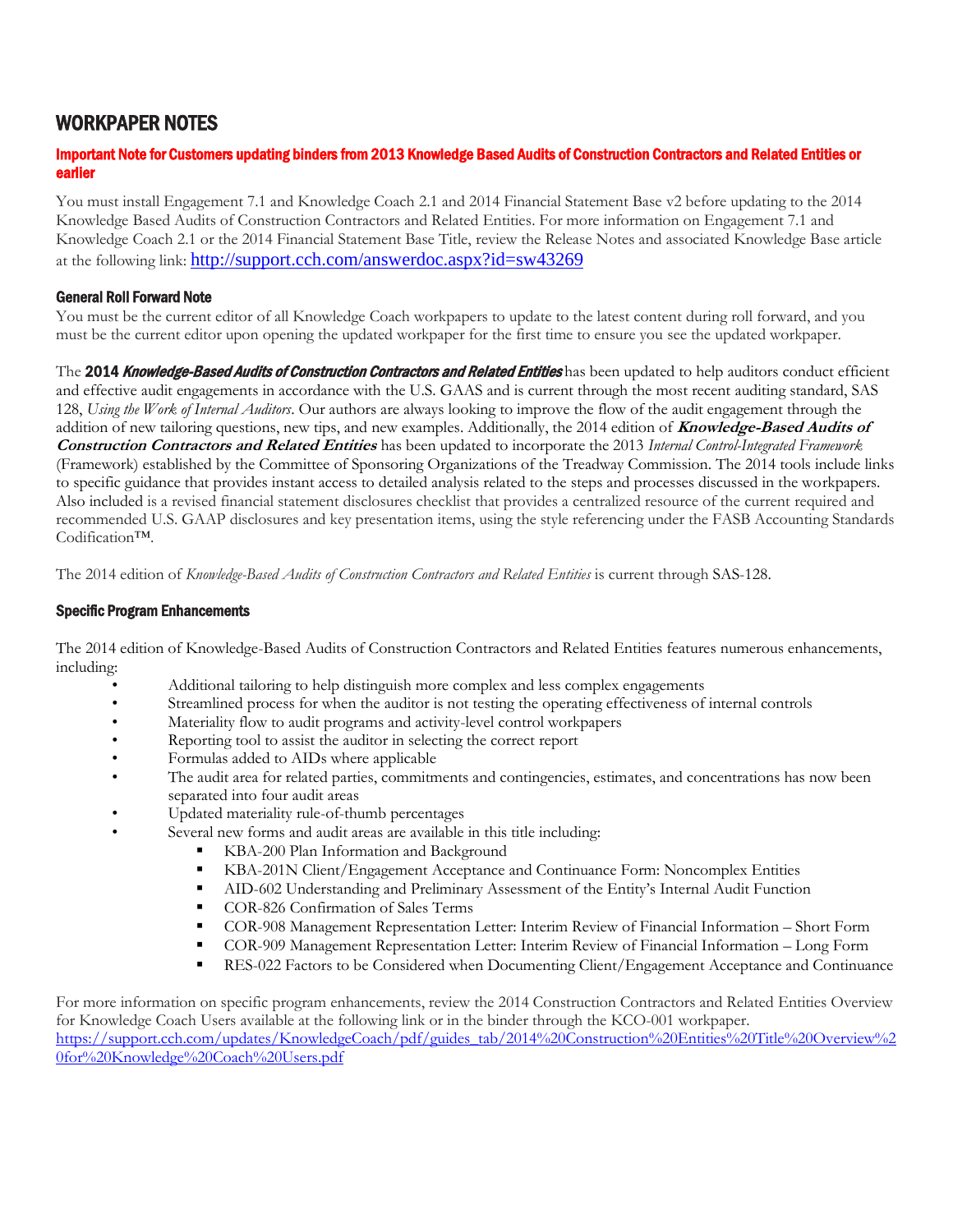#### In addition, forms and practice aids throughout have been updated to include new examples and tips and, where applicable, to take into account:

New literature, standards, and developments, reflected in the following current audit and accounting guidance:

Statements on Auditing Standards (SASs): SAS-128, Using the Work of Internal Auditors

FASB Accounting Standards Codification as of June 15, 2014, and through Accounting Standards Update (ASU) No. 2014-09—(ASC 606-10), *Revenue from Contracts with Customers.*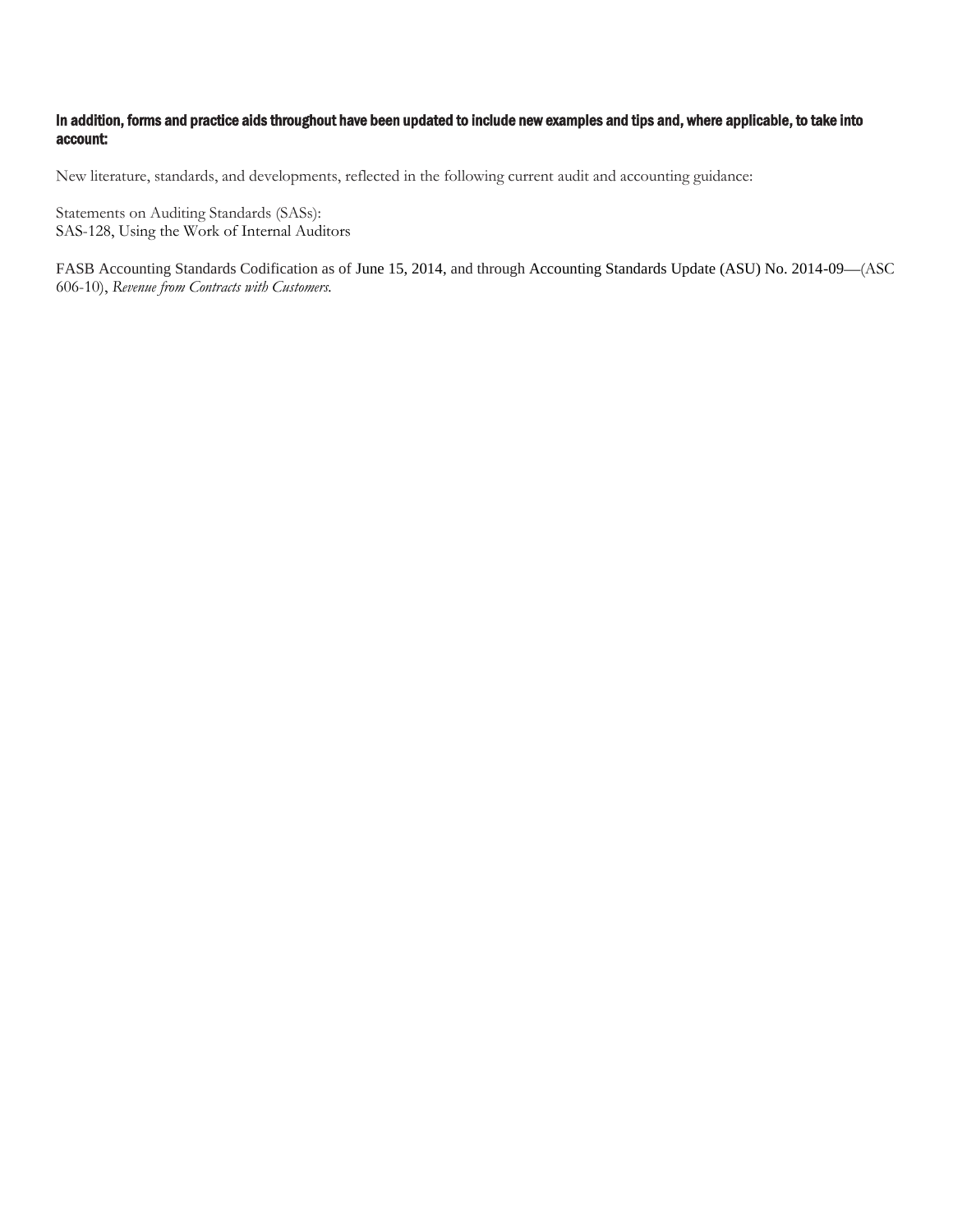# <span id="page-3-0"></span>Additional Information on Knowledge Coach and the KBA Methodology

Knowledge-Based Audit (KBA) Methodology – The KBA Methodology facilitates the incorporation of the results of one set of procedures to become the input for the next. The key components of the KBA methodology include:

- An **Overview** that guides auditors through the methodology;
- **Knowledge-Based Audit** documents, integral to the risk assessment and overall audit processes, which contain steps and procedures required by U.S. GAAS;
- Customizable **Audit Programs** that take auditors through related steps and procedures to test management's assertions relating to the financial statements;
- **Practice Aids** to help auditors complete steps or processes outlined in the Knowledge-Based Audit documents and Audit Programs;
- **Auditor's Reports** that provide a variety of sample auditor's opinions on audited financial statements; and
- **Correspondence** documents that provide sample letters to be used to comply with U.S. GAAS requirements and in many other common situations.

The AICPA's Auditing Standards Board's (ASB) Risk Assessment Standards - The practice aids and tools in the **2014 Edition of Knowledge-Based Audits of Construction Contractors and Related Entities** are designed around the AICPA's auditing standards to assist auditors of nonpublic construction contractors and related entities by:

- Facilitating compliance with U.S. GAAS;
- Encouraging more effective audits through tailored audit programs and comprehensive practice aids;
- Helping auditors to focus on and respond to identified audit risks; and
- Enhancing audit documentation.

# ProSystem tx® Knowledge Coach

ProSystem 6® Knowledge Coach functionality allows auditors to use the Knowledge-Based-Audit methodology more efficiently by eliminating the need for duplicate entry of the same information, tailoring audit documentation to each particular engagement, and documenting the link between risks identified and procedures performed. AUD-100 Tailoring Question Workpaper is a document in Knowledge Coach that presents engagement-level questions designed to aid in tailoring the engagement documentation to fit each client. Completing the questions helps the auditor avoid duplication and unnecessary workpapers.

Before you begin your audit, please review the guidance in **AUD-101 Overall Audit Program**. This workpaper is intended to be your road map through a Knowledge-Based Audit methodology. You should start your audit with **AUD-100 Tailoring Question Workpaper** and **AUD-101 Overall Audit Program.** 

Risks can be captured via the Risk Summary task pane from any Knowledge Coach workpaper by the current editor of KBA-502 Summary of Risk Assessments. This allows the user to continuously assess risks during the engagement. Several workpapers prompt the consideration of the presence of risks, but the Risk Summary task pane must be used to document those risks. All documented risks flow to the Risk Summary. To ensure risks show in findings tables, make sure to check the "workpaper identified in" field of the Risk pane.

**Information Flow** helps cut down on the time spent duplicating information across forms. In addition, the flow of consistent information ensures that information and updates to information are not missed between workpapers. Drill-down functionality helps the user navigate quickly to the source of the information, aiding in the review of the audit file.

Diagnostics help keep track of unresolved issues like unanswered questions, incomplete risks, program steps not linked to risks or relevant assertions, missing workpaper, and more. Diagnostics now show when a form table has not been answered (i.e. tables in KBA-101 Overall Audit Strategy that are added by the tailoring questions in AUD-100 Tailoring Question Workpaper).

Links to Accounting Research Manager (ARM)-If you subscribe to an ARM library that includes audit content, you can link directly to source material from Resources within Knowledge Coach workpapers. These links have been updated to reference to the accounting standards under the FASB Accounting Standards Codifications and the auditing standards issued by the AICPA. Also, if you subscribe to the *Knowledge-Based Audits of Construction Contractors and Related Entities Guide* on ARM, you can take advantage of links to the audit guide material from within the Knowledge Coach documents.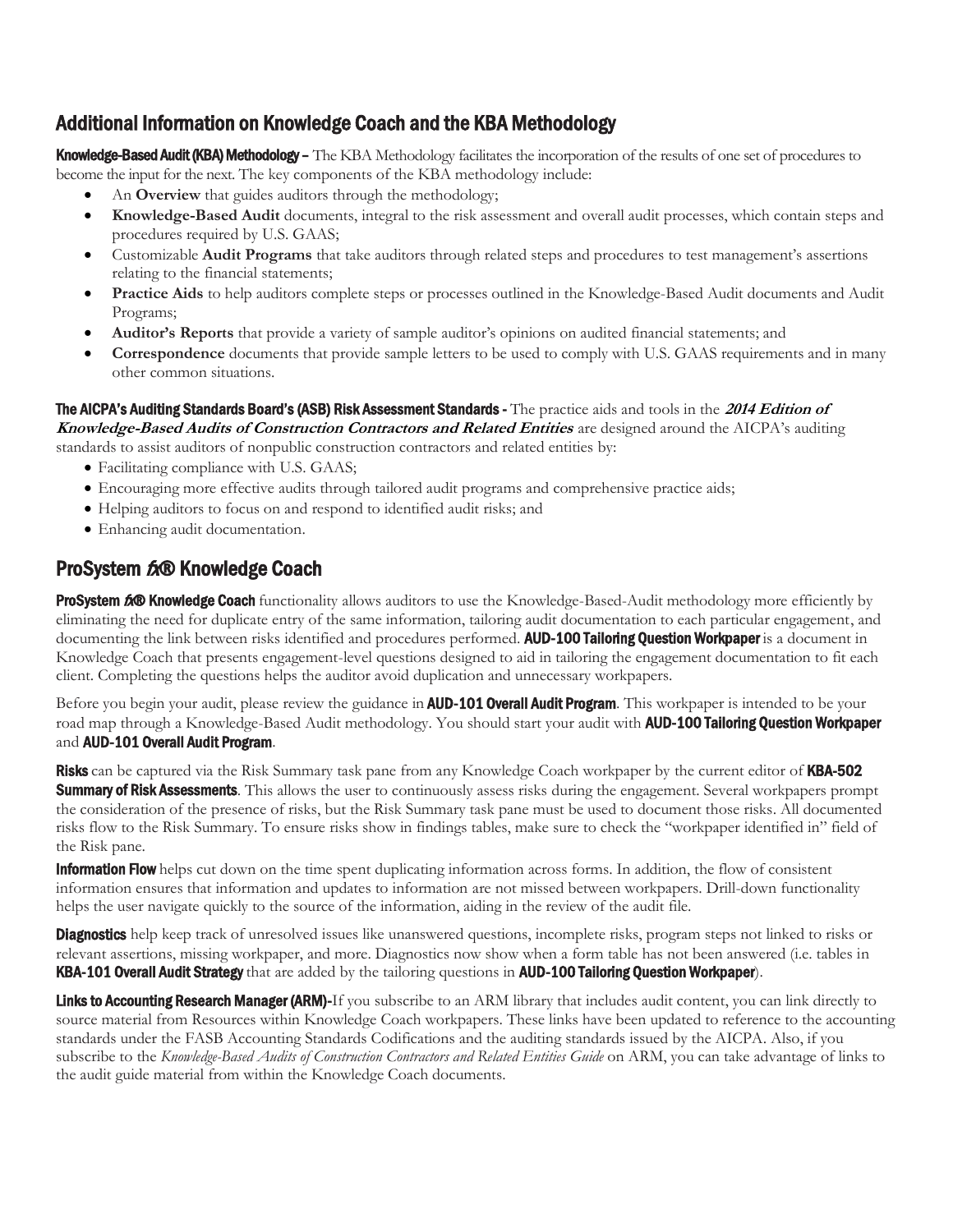**Interpretive Guidance** is integrated into each Knowledge Coach template through the Tips view of each new task pane. Informational features include Practice Points, Examples, Optional Workpapers, and Resources to help auditors work more effectively and efficiently. We have also added the ability to navigate from Resources within a document or the tip pane directly to CCH's Accounting Research Manager and industry audit guides by simply clicking on the Reference.

## Important Notes

- Make sure to save changes to workpapers before closing the workpaper or the binder to ensure data is correctly updated.
- If your Current Editor Knowledge Coach MS Word workpapers become read-only or crash, please do the following:
	- Keep the binder with the affected workpapers open.
	- o Highlight the workpaper in the binder window with and go to Tools>Save Knowledge Coach Answers
- Knowledge Coach cannot be used within the Shared File Room (SFR) feature of Engagement. However, Knowledge Coach workpapers can be shared across team members through check in, check out, workpaper assignment, syncing to the central file room and through peer-to-peer sync in the same way other Engagement workpapers are shared.

### System Requirements

- This title MUST be used with ProSystem *fx* Engagement version 7.1 and ProSystem fx Knowledge Coach version 2.1 and higher. If you are upgrading from ProSystem *fx* Engagement 7.0 or lower, please contact Technical Support at 1-800-PFX-9998, option 4 for detailed instructions.
- A minimum of 4GB of RAM is required for optimal performance when opening and navigating through ProSystem *fx*  Knowledge Coach workpapers.

### Download Instructions

Download the *2014 Knowledge-Based Audits of Construction Contractors and Related Entities* from the **ProSystem fx Knowledge Coach Updates** section of the ProSystem *fx* Engagement Support Web site at the following URL: [http://support.cch.com/updates/KnowledgeCoach,](http://support.cch.com/updates/KnowledgeCoach) then select the **Knowledge Coach Series** and **Download file** link next to the **2014 Knowledge-Based Audits of Construction Contractors and Related Entities.** On some occasions the content package file (.KCP) has downloaded with the extension changed to .ZIP. If this occurs, please change the extension of the downloaded file to KCP using all capital letters.

You must install the 2014 Financial Statement Base v2 title before installing the 2014 Knowledge-Based Audits of Construction Contractors and Related Entities. The 2014 Financial Statement Base v2 title is also available at the following link: <http://support.cch.com/updates/KnowledgeCoach>

If you have already installed this title for 2014 Knowledge-Based Audits of Commercial Entities, you do not have to reinstall.

**Important**: ProSystem *fx* Engagement version 7.1 or higher and Knowledge Coach version 2.1 must be installed on the computer in order to install this Knowledge Coach title. Additional requirements include Microsoft Office 2007, Microsoft Office 2007 Primary Interop Assemblies (PIA), Visual Studio 2005 Tools for Office Second Edition Runtime, Visual Studio Tools for Office System Runtime version 3.0, Visual Studio Tools for Office System 3.0 Runtime Service Pack 1, Visual Studio Tools for Office Runtime 4.0 (VSTOR) (32-bit version for 32-bit OS and 64-bit version for 64-bit OS).

The following 2014 Knowledge-Based Audits of Construction Contractors and Related Entities (9/4/14).KCP download is a proprietary file that must be installed from within Engagement. Save this KCP file to a location on your local drive, and follow the Installation Instructions included in the Release Bulletin.

### Installation Instructions

Once you have downloaded your Knowledge Coach title or Financial Statement Base title, you will need to add it to the list of titles within ProSystem *fx* Engagement. The only additional system requirement is approximately 75MB of disk space to store your Knowledge Coach program content files. Please refer to the ProSystem *fx* Engagement with Knowledge Coach Release Notes for any other system requirements.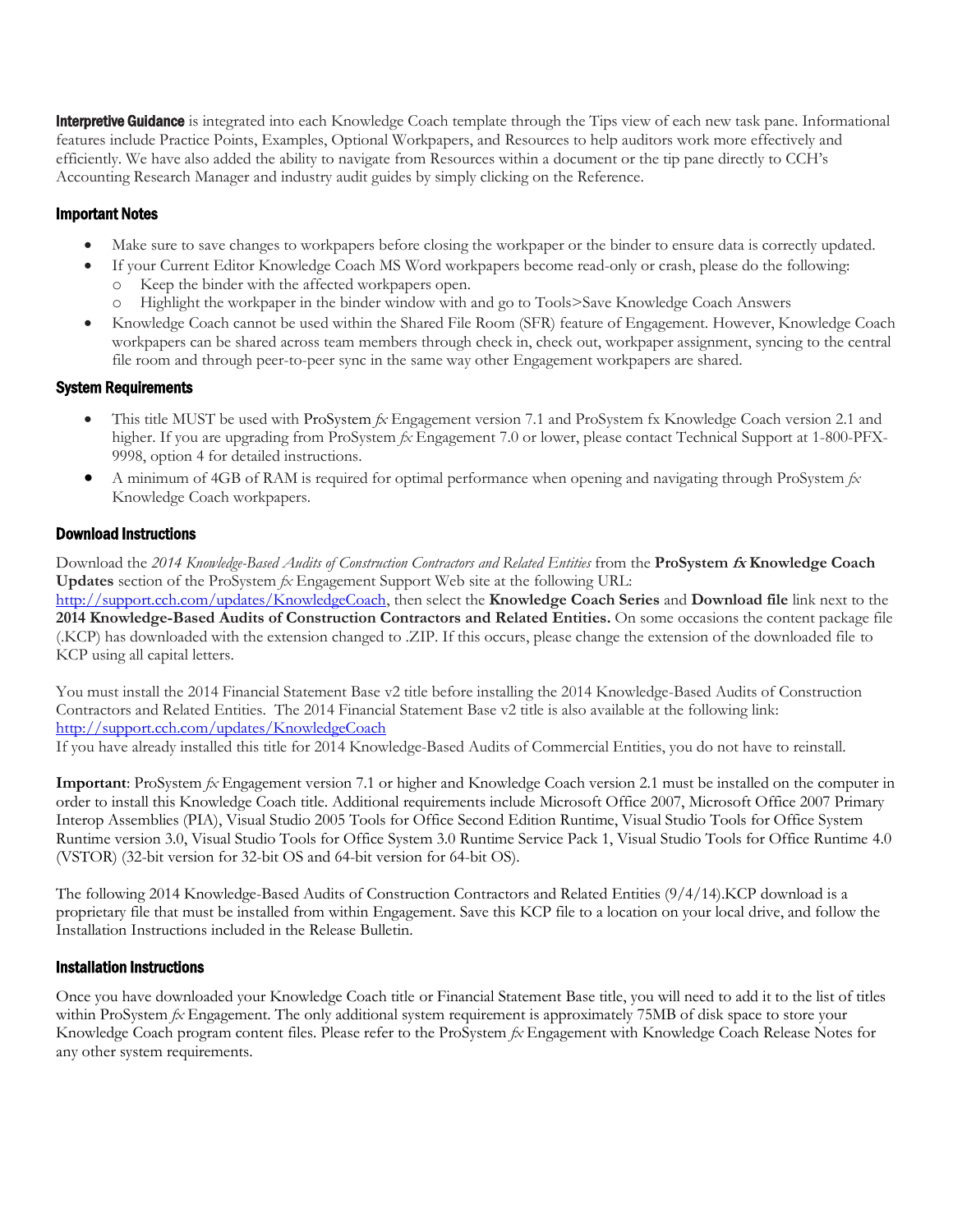After downloading the *2014 Knowledge-Based Audits of Construction Contractors and Related Entities* titles, do the following:

- 1. Launch the ProSystem *fx* Engagement Workpaper Management application so that the Local File Room is displayed. Select **Tools > Knowledge Coach Titles**. The Knowledge Coach Titles window will be displayed.
- 2. Choose **Add Title**.
- 3. Browse to the title package file (\*.KCP) that you previously downloaded from the ProSystem *fx* Knowledge Coach Support Web site.
- 4. Choose **Open**.

The system will display a progress indicator while the title package is added. You will receive a message that the title has been successfully installed once the process is complete.

Once the title is added, you must release it, so that other staff members in your firm can use it. You may also wish to "unrelease" previous versions of the title.

To unrelease a title:

- 1. Select a version of the KBA Construction title.
- 2. Choose **Unrelease Title**. The date will be removed from the *Date released* column and staff that do not have the staff group property right to insert unreleased titles will not be able to insert the unreleased titles into a binder.

**Note**: You can determine this access in the **ProSystem fx Engagement Admin** module by selecting a staff group and choosing **File > Properties > Content** "Insert Knowledge Coach workpapers from unreleased titles" option.

To release a title:

- 1. Select one of the Knowledge Coach titles in the list that has been added but is not yet released.
- 2. Choose **Release Title**. The current date and time will be displayed in the *Date released* column, and the status will change to "Released."

**Note:** You must add and assign a Knowledge Coach module as well as the Knowledge Coach title license in the ProSystem *fx* Engagement Administrator before using the workpapers.

**Important:** Once the *2014 Knowledge-Based Audits of Construction Contractors and Related Entities* titles has been added and released, they will be automatically deployed to other staff members when they login to the "Office" location, or when they synchronize a binder that contains Knowledge Coach workpapers from this title.

### Online Permission Key

Permission key files may be downloaded from our Web site at <https://prosystemfxsupport.tax.cchgroup.com/permkey/download.aspx> or when adding or updating the new licenses within ProSystem *fx* Engagement with Knowledge Coach version 7.1 and higher. After updating the license file in the ProSystem *fx* Engagement Admin module, licenses need to be assigned to the staff who will use 2014 *Knowledge-Based Audits of Construction Contractors and Related Entities*.

If you have not already established a Single Sign-on (SSO) account with Customer Service, we urge you to do so at this time.

Permission keys are no longer generally distributed via floppy diskette. You can choose to continue receiving the diskette by going to https://prosystemfxsupport.tax.cchgroup.com/service/accountadmin/, clicking the Firm Administration link, and making the appropriate selection (SSO access is required), or by contacting Customer Service at 1-800-PFX-9998, option 1.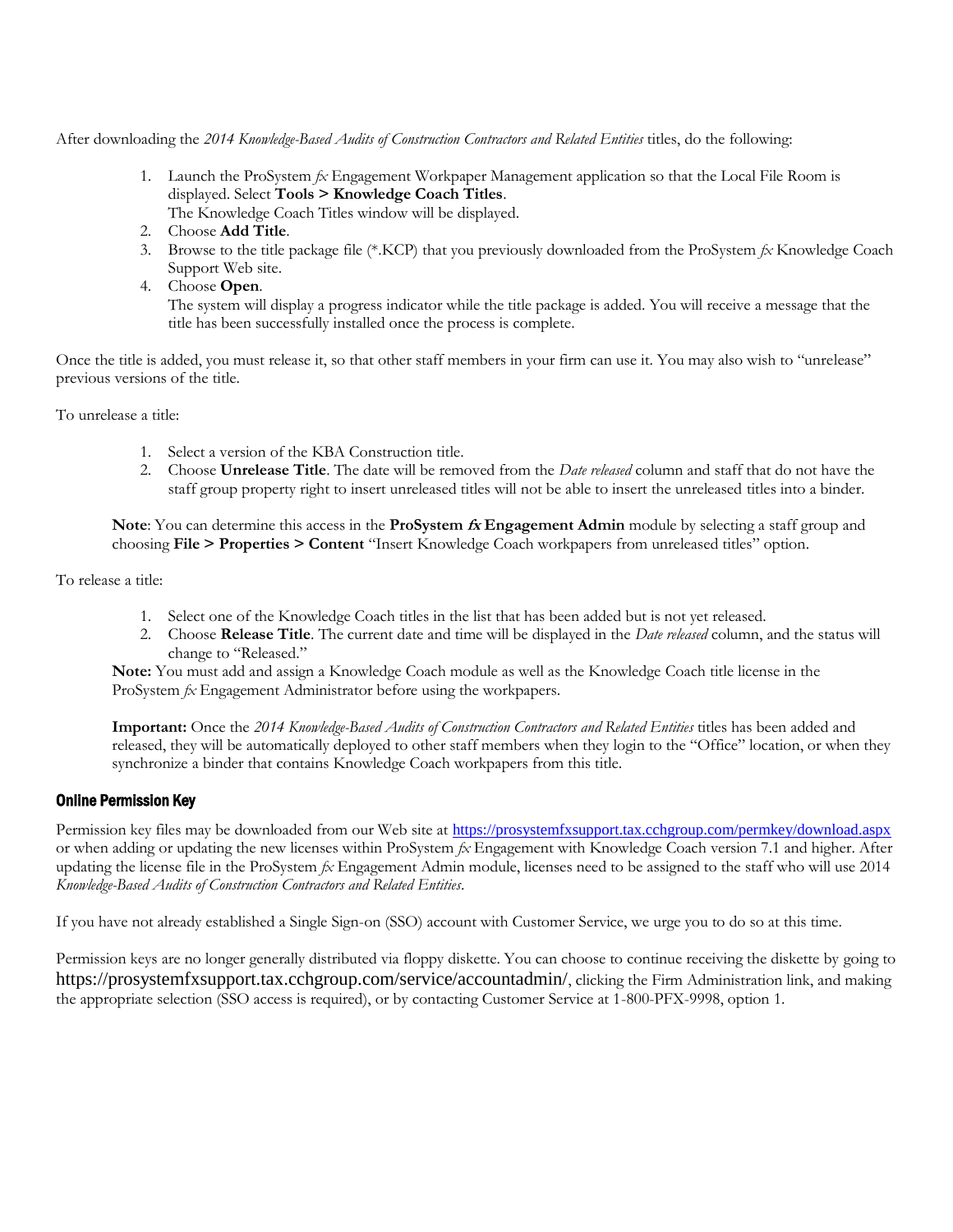## Accounting Research Manager

CCH's Accounting Research Manager is the most comprehensive, up-to-date and objective online database of financial reporting literature. It includes all authoritative and proposed accounting, auditing, and SEC literature, plus independent, expert-written interpretive guidance.

Our Weekly Summary email newsletter highlights the key developments of the week, giving you assurance that you have the most current information. It provides links to new FASB, AICPA, SEC, EITF, and IASB authoritative and proposal-stage literature, plus guidance from financial reporting experts.

Our team of content experts updates the system on a daily basis, so you can stay as current as possible. What's more, our experts attend critical, standard-setting meetings and summarize the results for you, which means you'll learn of newly released literature and deliberations of current financial reporting projects as soon as they occur! Plus, you'll benefit from their easy-to-understand technical translations. Our expert's interpretations clearly lay out what the rules mean from your perspective.

Also available is the Knowledge-Based Audits of Construction Contractors and Related Entities, a guide that helps you comply with the most recent professional standards and guidance for the conduct of audits of construction entities and to integrate the use of practice aids, tools, and other resources with its guidance. This publication supplements and complements the Knowledge-Based documents that are available in Knowledge Coach.

With Accounting Research Manager, you maximize the efficiency of your research time, while enhancing your results. Learn more about our content, our experts, and how you can request your free trial by visitin[g http://www.accountingresearchmanager.com.](http://www.accountingresearchmanager.com/)  You can also access the Accounting Research Manager Web site by selecting the item in ProSystem *fx* Engagement from the Guidance tab on the Shortcuts bar in the Binder window.

### Links to Accounting Research Manager (ARM)

As indicated above, subscribers to an Accounting Research Manager library that includes source content can link directly to source material from references within Knowledge Coach workpapers. These links have been updated to reference the new Codification released by the FASB and available on ARM. The Codification on ARM is fully integrated with U.S. and international accounting standards, other non-authoritative materials and industry leading interpretive guidance.

## Using Your Knowledge Coach Content

To use your Knowledge Coach Workpaper Templates, open a binder in ProSystem *fx* Engagement, select the workpaper tab into which you would like to insert the workpaper, and select **New Knowledge Coach Workpaper** from the toolbar or File menu. The New Knowledge Coach Workpaper dialog appears (*Figure 1*).

Select the New Knowledge Coach Title with the content you would like to use. You can only select titles you have installed. The information displayed changes to reflect the workpaper organization available for the selected title. Select the Knowledge Coach Workpaper Templates to insert into your binder and click **OK**. The **Selected Workpaper Properties** dialog appears. Each workpaper name is automatically loaded into the Name field. Add a workpaper index in the Index field and make any Name modifications you desire. You can also modify the tab location or the roll forward settings for each workpaper. Then click **OK**. The integrated Knowledge Coach workpaper is now inserted into



**Figure 1 – New Knowledge Coach Workpaper**